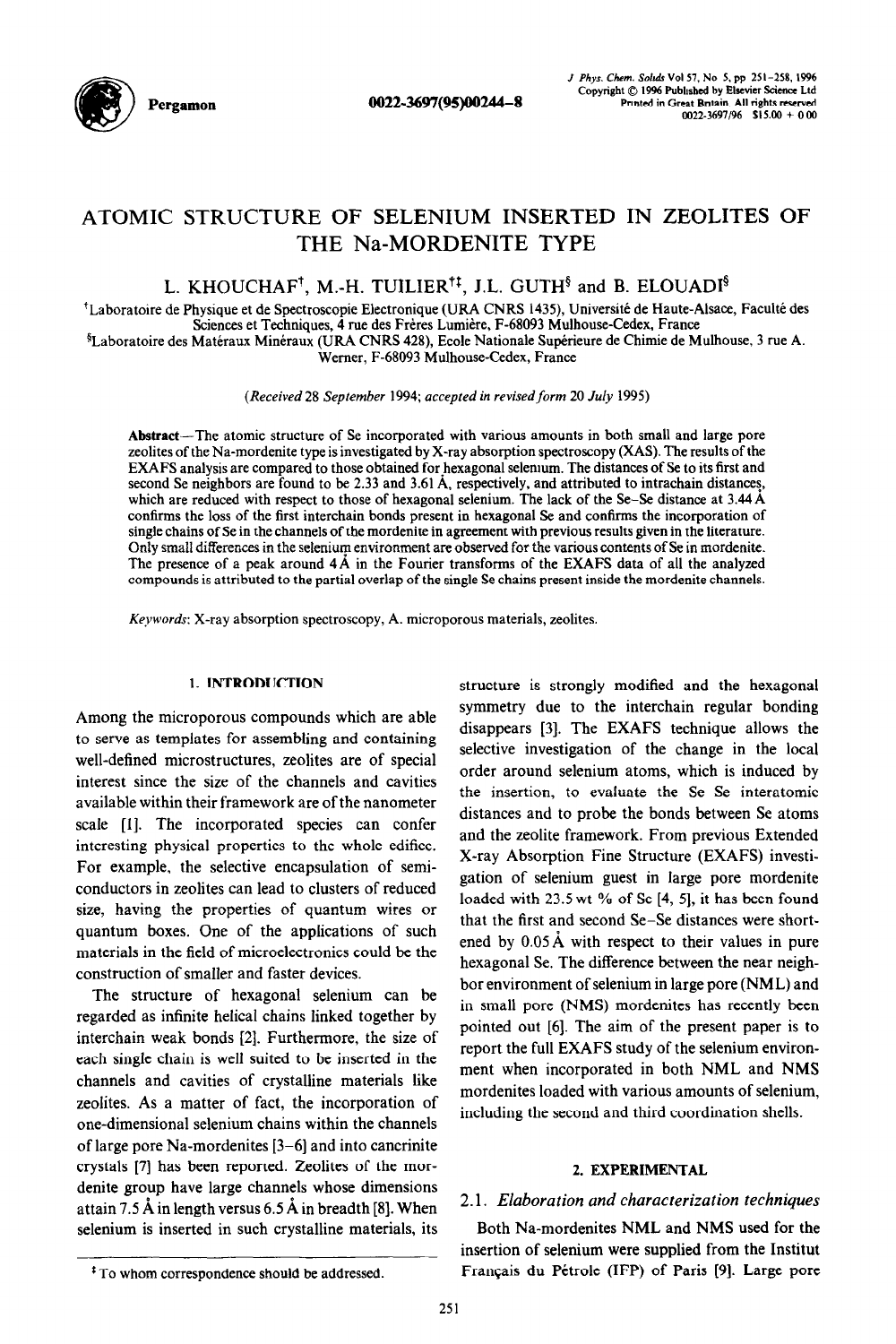mordenites are free of defects. The effective aperture of the channels parallel to the c axis is  $6.2 \text{ Å}$ . Stacking defaults of the plans perpendicular to the  $c$  axis reduce the aperture in small pore mordenites to about  $4\text{\AA}$ [lo]. According to the synthesis conditions, the two types of mordenites can be prepared [11, 12].

Dehydrated samples were heated under atmosphere of high purity selenium (%  $>$  99.9) Se vapor, obtained inside glass ampoules sealed at 20°C under vacuum  $(10^{-4}$  mbar). Two routes were investigated for the study of the chemical interaction between zeolite and selenium. In the first one, starting materials are separated, each in a side of the ampoule, while in the second route, desired amounts of the raw materials are mixed and ground in a dry glove box before being submitted to appropriate heat treatments. Even though the latter procedure was not extensively used in the present study, the results obtained are equivalent to those found according to the former. The duration and temperature of the heat treatments necessary for the preparation of a pure phase depend on the initial proportions of Se and Namordenites introduced in the glass ampoule. As an example, Fig. 1 shows the plots of the mass increase  $\Delta m/m$  (in wt % of Se in Na-mordenite) versus the ratio of the raw materials (wt % of Se NML) for two temperatures of heat treatment, i.e. 350 and 450°C. The former plots show the existence of a maximum of 23.5 wt % Se incorporated, reached by the mass increase of the zeolite independently of reaction temperature, duration and starting charge of Se. The maximum load of 23.5wt % Se is attained for Se/ NML ratios ranging from 30 to 70% after 3h of interaction between NML and Se vapor at temperatures equal to 350 or 450°C. Therefore, the optimal conditions required in order to obtain the highest yield (23.5 wt % of Se) for the reaction of Se encapsulation inside NML, can be summarized as follows:

- $\bullet$  initial ratio Se/NML = 30%;
- temperature of the heat treatment =  $350^{\circ}$ C;
- $\bullet$  duration of the encapsulation reaction = 3 h.

Further evidence for the encapsulation of Se inside the mordenite is given by a progressive change of the zeolite color in proportion to the amount of Se inserted: yellow samples normally contain less than 10 wt % of Se whereas orange materials contain higher ratios.

A crystal chemical study has given strong evidence for the encapsulation of atomic Se inside the pores of both NML and NMS. The load of incorporated Se was found to range from 0 to 23.5 weight % within NML and from 0 to 8.3% within NMS. The incorporation of the Se was controlled by the disappearance of the X-ray diffraction pattern of hexagonal Se. In fact,



Fig. 1. Mass increase  $\Delta m/m$  of Na-mordenite heated at (a) 350°C and (b) 450°C under Se atmosphere, for various duration of the heat treatment: 1 h (dots), 2 h (circles), 4 h (black squares).

the X-ray diffraction (XRD) analysis has shown a continuous increase of the unit cell volume versus the amount of Se incorporated [Fig. 2(a)] and a decrease of the porous volume of the zeolite [Fig. 2(b)] [6].

# *2.2. EXAFS experiments*

The EXAFS data were recorded at the Se K edge from hexagonal Se,  $SeO<sub>2</sub>$ , NML loaded with 9, 15.8 and 23.5wt % of Se, and NMS loaded with 4.2 and 8.3 wt % of Se using the radiation supplied by the DC1 storage ring (1.85 GeV, 300 mA) at the Laboratoire pour l'Utilisation du Rayonnement Electromagnétique (Orsay, France). The X-rays were monochromatized by a Si (331) channel-cut spectrometer. The spectra of the samples were collected at Se K-edge (12,643 eV) in transmission mode at 77 K. The rate of third-order harmonics is considered to be negligible at such photon energies. Two air-filled ionization chambers were used to measure incident  $(I_0)$  and transmitted  $(I)$  intensities.

## 3. EXAFS RESULTS AND DATA ANALYSIS

The EXAFS data were analyzed using the computer software "EXAFS pour le Mac" [13]. In Fig. 3, the  $k\chi(k)$  data recorded from the selenium inserted into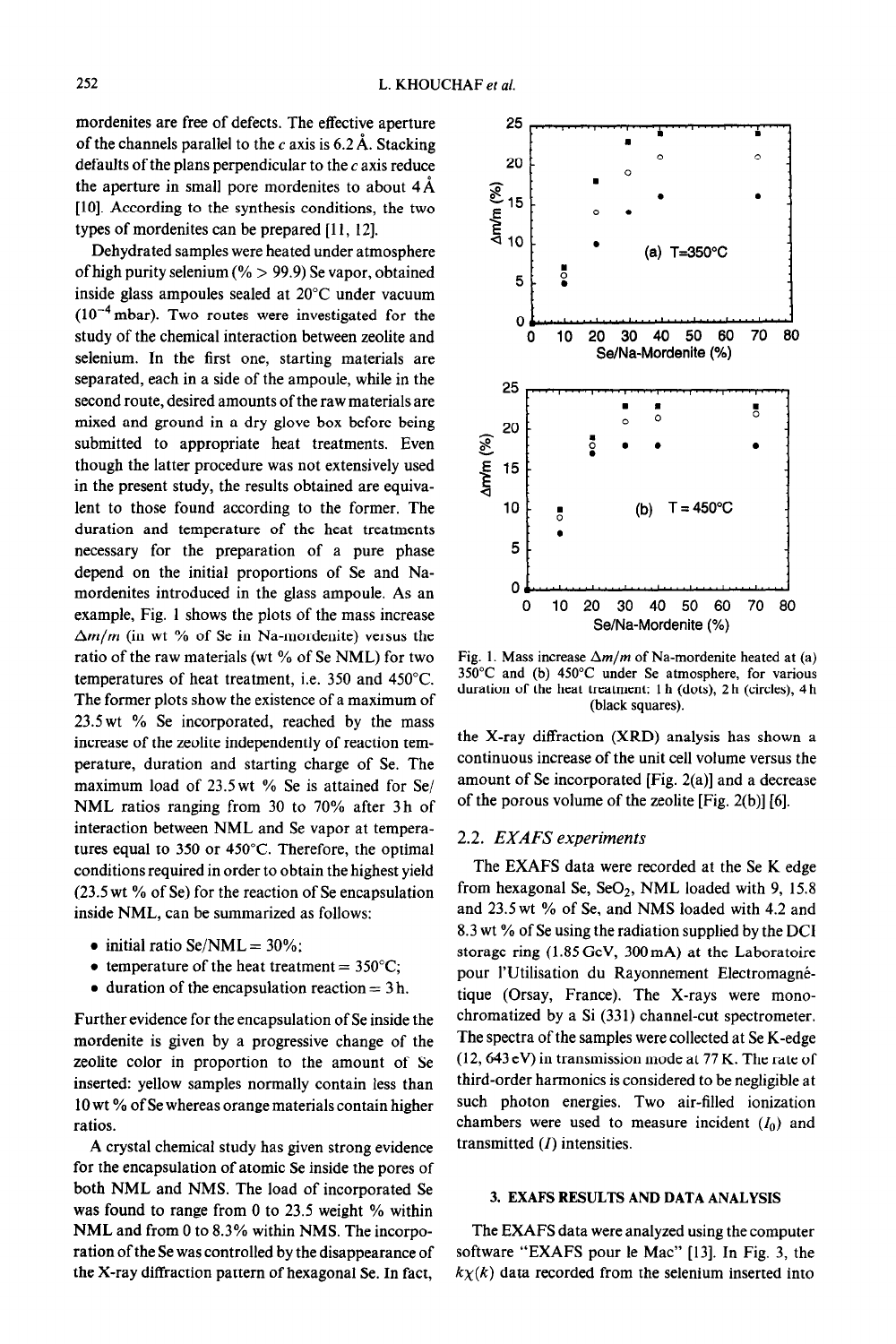

Fig 2. Variation of (a) the unit cell volume; (b) the porous volume of the Na-mordenites versus % wt Se inserted

the mordenite samples are compared to those of hexagonal Se. The curves show the data following normalization to unit step edge height, removal of a polynomial background and conversion to k-space.



Fig. 3. Raw k-weighted Se K EXAFS data recorded at 77 K from NML loaded with (a)  $23.5$  wt % of Se, (b) 15.8 wt % of Se, (c) 9 wt % of Se, NMS loaded with (d)  $8.3$  wt % of Se, (e)

 $E_0$  was taken at the point corresponding to the third of the step-edge height. The shape of the data looks the same as that excepted in the XANES region. Indeed a maximum is observed around  $3-3.5 \text{ Å}^{-1}$  on the Se loaded mordenite spectra, instead of a minimum on that of hexagonal Se. After background substractions, the data were  $k^2$  weighted and Fourier transformed between 2.5 and  $13.5 \text{ Å}^{-1}$ . The Fourier transforms (FT) are shown in Fig. 4 (full lines) along with that of hexagonal Se (dots). The EXAFS data are nearly similar and appear very different from those recorded from  $SeO<sub>2</sub>$  (Fig. 5). Only small differences in the local order around selenium are expected for the selenium guest in mordenite with respect to hexagonal Se [4]. In the FT of the NML and NMS (Fig. 4) the peak located around 2A, which correspond to the nearestneighbors (NN) of Se is shifted towards the lower coordination radii (CR) with respect to hexagonal Se. A change in the position and the shape of the peak located around 3.5 Å is observed in the FT of NML [Fig. 4(a) $-(c)$ ] and of 4 wt % of Se NMS with respect to hexagonal Se. The corresponding peak is split in the case of the 8 wt  $\%$  of Se NMS sample [Fig. 4(d)]. The shift and the narrowing of the next nearest-neighbors (NNN) peak has been reported previously in 23 wt % of Se NML [5]. Moreover, the peak, located at 4.1  $\AA$  in hexagonal Se appears broadened and shifted towards the lower CR in Se NML with respect to hexagonal Se. The bond lengths shifts of the three Se-Se distances are evident on the imaginary part of the FT of  $k^2 \chi(k)$ EXAFS data of 9 wt % of Se NML and hexagonal Se which are compared in Fig. 6.

The Fourier filtered contributions of the first,



Fig. 4. Fourier transforms of  $k^2$  weighted EXAFS data recorded from NML loaded with (a) 23.5wt % of Se, (b) 15.8 wt % of Se, (c) 9 wt % of Se, NMS loaded with (d) 8.3 wt % of Se, (e) 4.2 wt % of Se. The FT are plotted in full line 4.2 wt % of Se, (f) hexagonal Se. along with that of hexagonal Se (in dots).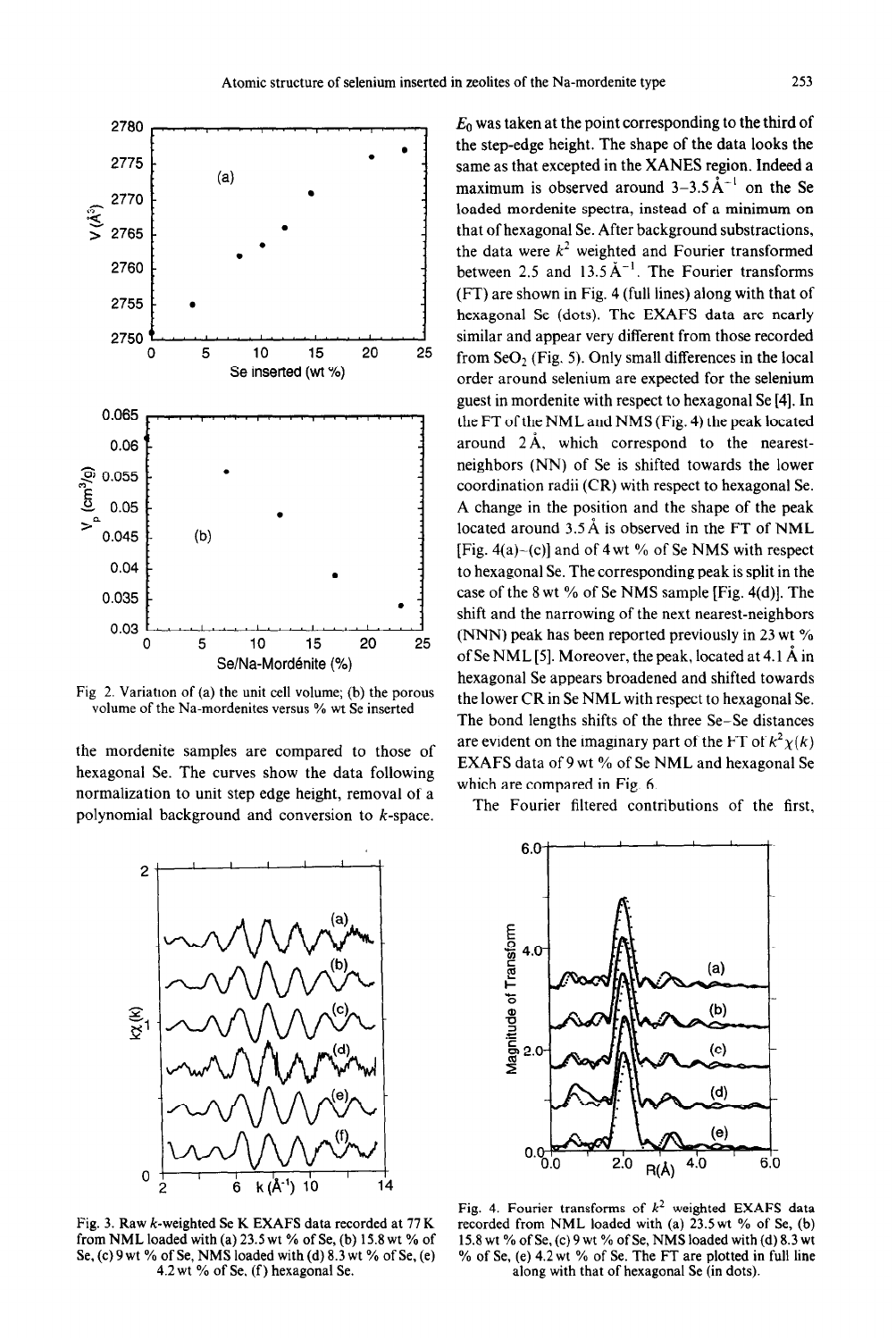

Fig. 5. (a) EXAFS data recorded from  $SeO<sub>2</sub>$  and (b) Fourier transforms of the  $k^2$  weighted data.

second and third peak of FT of 9 wt % of Se NML and hexagonal Se are compared in Figs 7(a), 8(a) and 9(a), respectively. The ranges of inverse FT are, respectively, 7(a):  $1.64 - 2.52$  Å [1.66-2.55 Å], 8(a): 3.09-3.62 Å [2.91-3.57 Å], and 9(a): 3.84-4.34 Å [3.89-4.34 Å] for 9 wt % of Se NML [hexagonal Se]. The curves indicate a decrease of the average distances between Se and their first and third neighbors in NML with respect to hexagonal Se [Figs  $7(a)$  and  $9(a)$ ]. On the contrary, the NNN distance is strongly increased in NML with respect to hexagonal Se  $[Fig. 8(a)]$ . These first, second and third shell Fourier filtered contributions have been simulated using the single scattering approximation of the EXAFS function  $\chi(k)$ :



Fig. 6. Imaginary parts (full line) of FT of EXAFS data of (a) 9 wt % of Se NML and (b) hexagonal Se.



Fig. 7. (a) Comparison of the Fourier filtered contributions of the first peak in the FT of 9 wt % of Se NML (circles) and hexagonal Se (full line). (b) Best fit performed on the Fourier filtered contribution of the first neighbors peak in 9 wt % of Se NML: experiments (circles); calculation (full line).

$$
\chi(k) = -\sum_i N_i f_i(k) \sin[2kR_i + \phi_i(k)].
$$

The summation extends over all neighbor shells separated from the absorbing atom by a distance  $r_i$ .  $\phi_i(k)$  is the total phase shift absorber-backscatterer pair and  $f_i(k)$  is the backscattering amplitude including deviations from the average coordination radii estimated from the Debye-Waller (DW) parameter  $\sigma_i$ . N<sub>i</sub> is the coordination number in each neighbor shell. The phase shifts  $\phi_i(k)$  and backscattering amplitudes  $f<sub>i</sub>(k)$  for the Se-Se pair were extracted from the analysis of hexagonal Se using the structural parameters of Ref. [2]. Theoretical phase shifts and backscattering amplitudes [14] were used in the analysis of selenium oxide (Table 1). Before any treatment of the Fourier filtered contributions of higher coordination shells in the NML samples, one has to check the effect of multiple scattering (MS) paths having a length close to single scattering paths (SS) in hexagonal Se. Thus, the ab *initio* multiple scattering X-ray absorption code FEFF [15] was used to perform XAFS calculations including SS and MS paths above 5A. Only one



Fig. 8. (a) Comparison of the Fourier filtered contributions of the second peak in the FT of 9 wt % of Se NML (circles) and hexagonal Se (full line). (b) Best fit performed on the Fourier filtered contribution of the second neighbors peak in 9wt % of Se NML: experiments (circles); calculation (full line).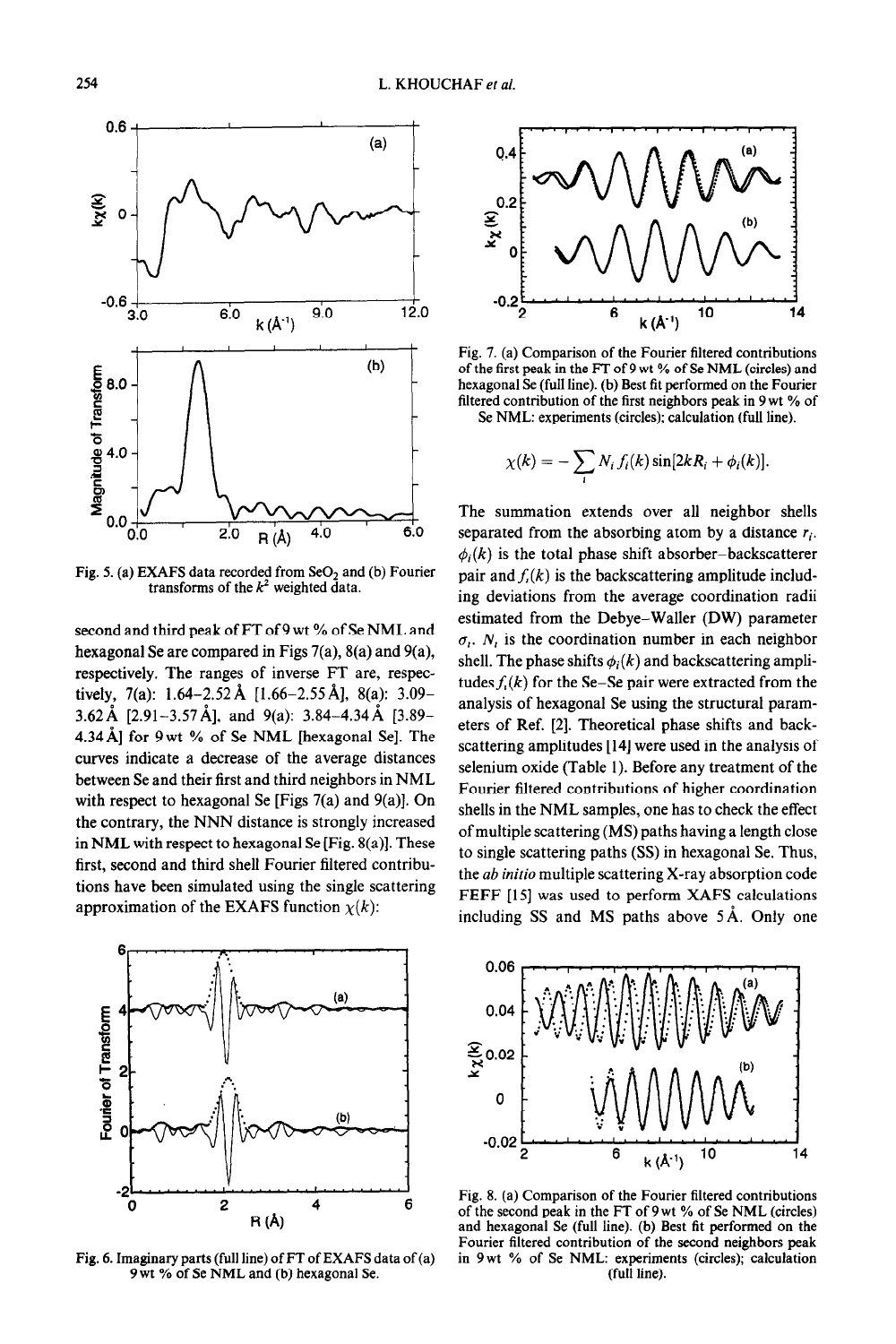

Fig. 9. (a) Comparison of the Fourier filtered contributions of the third peak in the FT of 9 wt % of Se NML (circles) and hexagonal Se (full line). (b) Best fit performed on the Fourier filtered contribution of the third neighbors peak in 9 wt % of Se NML: experiments (circles); calculation (full line).

double-scattering (DS) path at 4.23 A contributes to the four neighbor's shell  $(4.36 \text{ Å})$  in hexagonal selenium with a degeneracy of 4. The weighted magnitude of the relevant SS and DS paths are plotted versus  $k$  in Fig. 10. The contribution of the double-scattering process strongly depends of  $k$ . It is small below  $4\text{\AA}^{-1}$  and becomes close to zero for *k* values higher than  $8 \mathrm{\AA}^{-1}$ . The damping for DW factors is not taken into account in these curves. The DW factor is significantly higher in the DS path than in the SS one. Therefore, the single scattering formalism can be used in the simulation of the EXAFS data. The structural parameters obtained from the simulations are listed in Table 1. The  $\sigma^2$  values are relative to the  $\sigma^2$  of the reference. The best fits obtained for 9 wt % of Se NML are presented in Figs 7(b), 8(b) and 9(b). The maximum number of fitting parameters is limited by the number of independent data points,  $N_{\text{ind}} =$  $2\Delta k\Delta R/\pi$ , where  $\Delta k$  and  $\Delta R$  are, respectively, the widths in *k* and *R* space used in the fit. For the second and third coordination shells, the fits are satisfactory only from about 6 to  $12 \text{ Å}^{-1}$ . Therefore, the number of independent parameters ( $N_{\text{ind}} = 3$ ) is small and only 2 parameters are allowed to vary together. The uncertainty quoted in parentheses was obtained from the variation of the parameter that gives twice the maximum residue.

# 4. DISCUSSION

# 4.1. *Nearest neighbors of selenium*

*In* zeolite samples, the shortening of the Se-Se bond length with respect to the first intra-chain distance *d, intra* in hexagonal Se has been pointed out previously for the NML loaded with 23.5 wt % of Se [4] and is confirmed by the results of the simulations (Table 1). It was related to the relaxation of Se-Se bonds when the coupling between adjacent chains is reduced. However, that shortening is not a fingerprint of the 1D behavior of the selenium guest in mordenite channels since it is also observed for amorphous Se [16]. The study of the second neighbors of Se will bring further information about the atomic structure of the selenium incorporated in NML samples (see Section 4.2). The value of 2.35A found for the Se-Se bond lengths for NMS samples suggests the presence of small islands of crystalline Se located outside the pores of the zeolites. Within the experimental uncertainties, the coordination numbers remain close to 2 for all investigated zeolites. suggesting the presence of rather long chains of Se inserted within their channels.

On the other hand, the very different shape of the data recorded from  $SeO<sub>2</sub>$  (Fig. 5) allows one to rule out the presence of short bonds between the selenium present in the pores of the mordenite and the oxygen atoms of the framework. This is shown due to the absence of any oxygen backscatterer around 1.7 Å, which is the coordination radius of oxygen in **SeO?** 

# *4.2. Next-nearest neighbors of selenium*

The NNN peak is strongly narrowed in NML and NMS with respect to hexagonal Se (Fig. 4), and shifted toward the large coordination radii, as pointed out below. The top and side views of the structure of hexagonal Se are shown in Fig. 11: the Se atoms have four second neighbors (NNN) at 3.44 Å and two third ones at  $3.72 \text{ Å}$  [2]. The former correspond to interchain bonds  $(d<sub>1 inter</sub>)$ , whereas the latter are intrachain ones  $(d_{2 \text{intra}})$ . The Fourier filtered contribution of NNN peaks in 9wt % of Se NML is compared to that of hexagonal Se in Fig. 8(a). showing the increase of the NNN distance for Se inserted in mordenite. The simulation of the latter leads to a main distance of  $3.44 \text{ Å}$  (Table 1). The contribution of the two Se atoms at  $d_{2ntra}$  is weak and the attempts to include the contribution of the two Se neighbors at 3.72 A in the simulations failed. In the case of NML samples, the NNN Fourier filtered contrrbution is well accounted for a Se-Se distance of  $3.61 \pm 0.03$  Å for 9 wt % of Se NML. for example. The low contribution of the more distant coordination shells reduces the accuracy of the absolute CR to within  $0.05 \text{\AA}$  and prevents an accurate determination of the coordination numbers and  $\sigma$  damping parameters. However, the narrowing of the NNN peak, as well as the rather high value of the distance of Se atoms to their NNN, allows one to expect the disappearance of the interchain bonds present at  $3.44 \text{ Å}$  in hexagonal Se, in agreement with previous works [3, 5]. The bond angle, deduced from the values of  $2.33 \text{ Å}$  and  $3.61 \text{ Å}$ found for intrachain CR, is  $\alpha = 102^{\circ}$  instead of 103.5" for hexagonal Se. These observations bring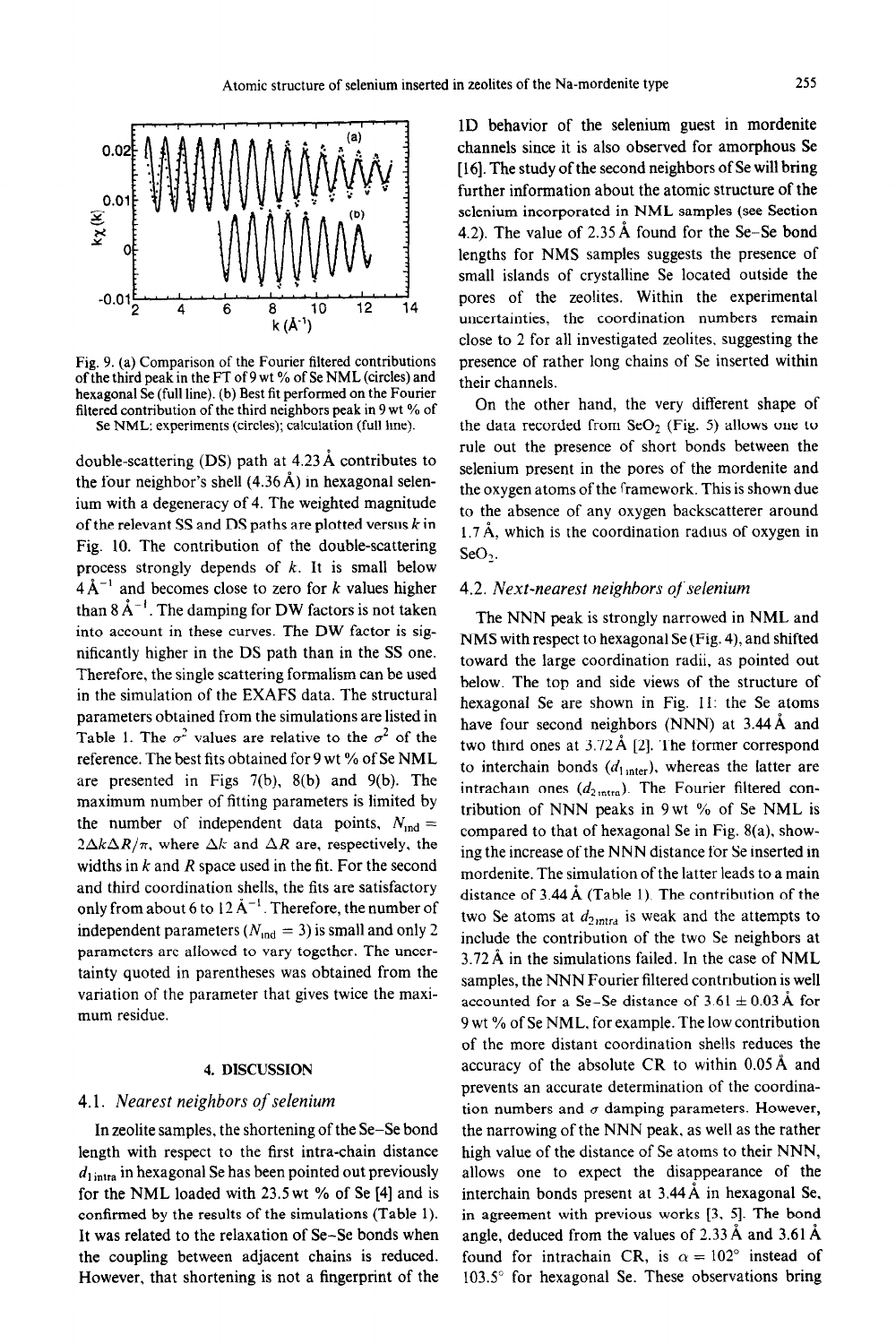|                  | Crystallographic data    |                                       | <b>EXAFS</b>                                                            |                                  |                                         |                                       |
|------------------|--------------------------|---------------------------------------|-------------------------------------------------------------------------|----------------------------------|-----------------------------------------|---------------------------------------|
|                  | $\boldsymbol{N}$         | $d\left(\mathbf{\mathring{A}}\right)$ | d                                                                       | N                                | $d(\AA)$                                | $\sigma(\text{\AA})$                  |
| Hexagonal Se     | 2 S <sub>e</sub><br>4 Se | 2.37<br>3.44                          | $d_{1 \text{ intra}}$<br>$d_{\text{l} \text{ inter}}$                   | 2.0(0.2)<br>4                    | 2.37(0.01)<br>3.44(0.05)                | $\bf{0}$<br>0.09(0.02)                |
|                  | 2 Se<br>6 Se<br>4 Se     | 3.72<br>4.37<br>4.47                  | $d_{2,\text{intra}}$<br>$d_{2\,\text{inter}}$                           |                                  | 4.36(0.05)                              | 0.07                                  |
| Amorphous Se     |                          | 2.33<br>3.7                           | $d_{1 \text{ intra}}$<br>$d_{2}$ <sub>intra</sub>                       |                                  |                                         |                                       |
| SeO <sub>2</sub> | 30                       | 1.76                                  | $d_{\rm Se-O}$                                                          | 3.0(0.3)                         | 1.75(0.02)                              | 0.08(0.02)                            |
| NML 9 wt % Se    |                          |                                       | $d_{1 \text{ intra}}$<br>$d_{2 \text{ intra}}$<br>$d_{2,\text{inter}}$  | 2.0(0.2)<br>1.0(0.7)<br>0.7(0.4) | 2.33(0.01)<br>3.61(0.03)<br>4.30(0.05)  | 0(0.02)<br>0.04(0.03)<br>0.00(0.05)   |
| NML 15.8 wt % Se |                          |                                       | $d_{1 \text{ intra}}$<br>$d_{2,\text{intra}}$<br>$d_{2\text{ inter}}$   | 1.9(0.2)<br>1.0(0.5)<br>0.8(0.4) | 2.33(0.01)<br>3.62(0.03)<br>4.30(0.05)  | 0(0.02)<br>0.04(0.03)<br>0.00(0.05)   |
| NML 23.5 wt % Se |                          |                                       | $d_{1 \text{ intra}}$<br>$d_{2 \text{ intra}}$<br>$d_{2\,\text{inter}}$ | 1.9(0.2)<br>1.0(0.5)<br>0.8(0.4) | 2.33(0.01)<br>3.62(0.03)<br>4.30 (0.05) | 0(0.02)<br>0.04(0.03)<br>0.00(0.05)   |
| NMS 4.2 wt % Se  |                          |                                       | $d_{2,\rm intra}$<br>$d_{2,\text{intra}}$<br>$d_{2\,\text{inter}}$      | 2.2(0.2)<br>1.0(0.7)<br>1.3(1.3) | 2.35(0.01)<br>3.63(0.04)<br>4.30(0.05)  | 0(0.02)<br>0(0.06)<br>0.07(0.04)      |
| NMS 8.3 wt % Se  |                          |                                       | $d_{1 \text{ intra}}$<br>$d_{2 \text{ intra}}$<br>$d_{2\text{ inter}}$  | 2.1(0.4)<br>1.0(0.7)<br>1.3(1.3) | 2.35(0.01)<br>3.62(0.04)<br>4.31 (0.05) | 0.02(0.02)<br>0. (0.06)<br>0.07(0.04) |

Table 1. Structural parameters deduced from the EXAFS analysis of selenium inserted in NMS and NML samples. The crystallographic data are given from Ref. [2] for hexagonal Se and from Ref. [16] for amorphous Se. For the definition of the intrachain and interchain distances, see text. For the Se-mordenite samples,  $\sigma$  DW parameters are related to hexagonal Se.

convincing proofs of the incorporation of single chains for any NML load. It can be noticed on Fig. 8(b) that the shape of the backscattering amplitude is enhanced at small  $k$  in 9 wt % of Se NML with respect to hexagonal Se. This effect, which is observed on all mordenites, could be due to a contribution of Si or Al atoms of the matrix, since their backscattering amplitude is maximum at  $4\text{\AA}^{-1}$  and is strongly damped versus  $k$ , whereas the Se ones exhibit a maximum around  $8\text{\AA}^{-1}$  [14]. Indeed, in the high k-range, the shape of the oscillations envelope curve reflects the backscattering amplitude of Se. It is well known that in disordered systems with asymmetric distribution of neighbors, the information contained in the sharp rise of the FT peak is evident at high *k* whereas the information contained in the tail is present only at small *k.* Moreover, the Si and Se backscattered phases are shifted by about  $2\pi$ , so that the calculated distances are close together. From the above result, the projection of the Se helix in the plane of the section of the mordenite channel is a circle with  $4.2 \text{ Å}$  diameter. If the helices are shifted from the axis of the channel, the distances between the closest Se atoms to the channel are so short that some framework Al or Si backscatterers could contribute at small *k* to the Se K EXAFS. It can be noticed that the mordenite framework is modified by the insertion, as attested by the

increase of the mordenite unit cell volume (Fig. 2). However, the lack of Se-O short bonds prevents the consideration of this hypothesis without a strong alteration of the channel wall.

The second Se neighbors of Se inserted in NMS are located at the same distance of 3.61 A. However, for the more loaded NMS, there is a small contribution of shorter bonds, as in hexagonal Se. The presence of 3D clusters of selenium located in the defects of the mordenite can be invoked to explain this behavior as well as the higher value of the average first Se-Se bond length than in NML.



Fig. !O. Weighted magnitude of single scattering (SS) at 4.36A and double scattering (DS) at 4.23A amplitudes in hexagonal Se as a function of wave vector  $k$ .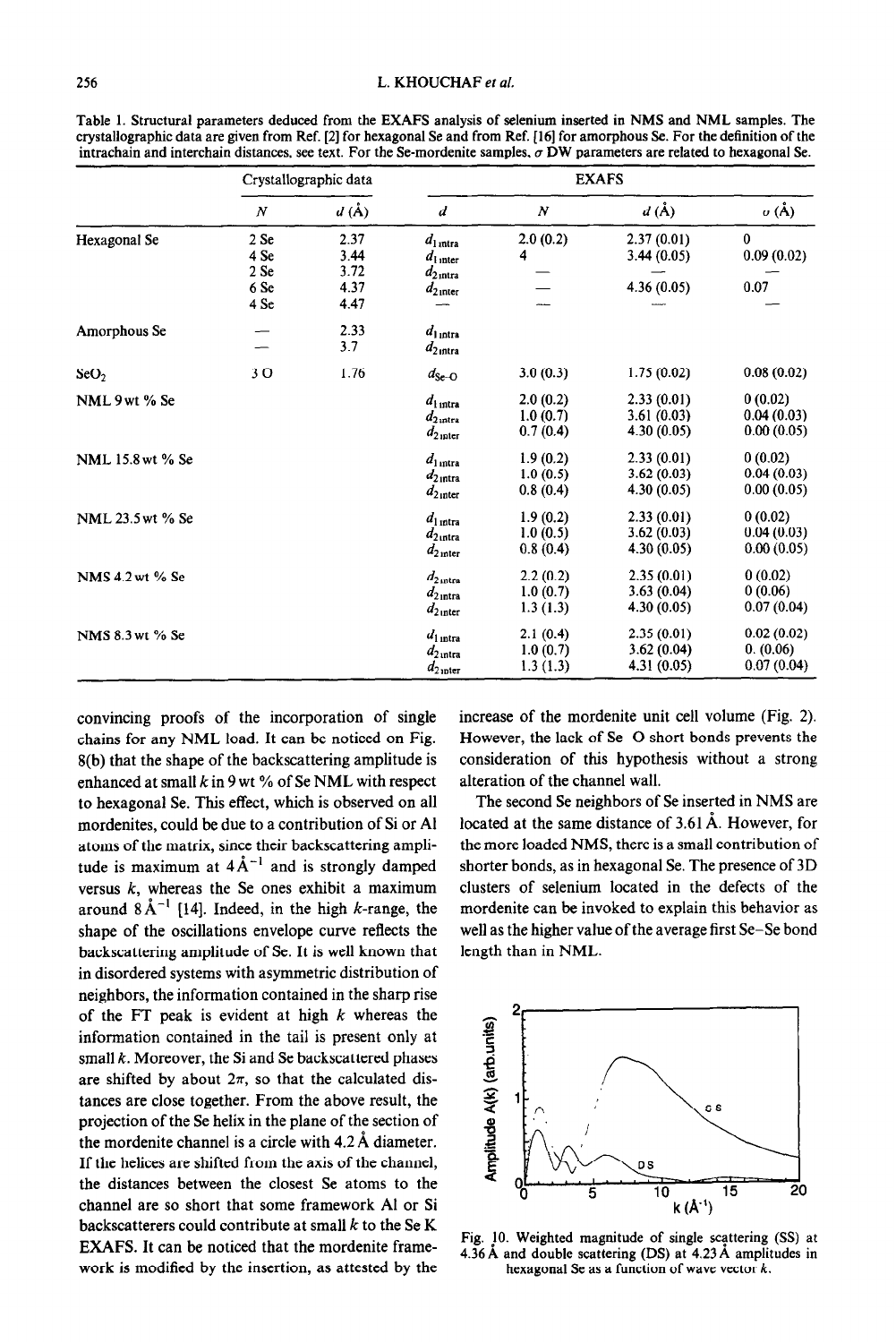

Fig. 11 (a) Top and (b) side view of the structure of hexagonal Se (from Ref. [2]).

### *4.3. Third neighbors of Se*

The NNN distance is shorter in Se inserted in NML than in amorphous Se [2] (Table 1). From previous Xray and neutron diffraction data, amorphous selenium can be pictured as a liquid-like atomic assemblage with short-range order, within which remain the chains of crystalline selenium, now in random orientation but with some remaining intrachain bonds [16]. In the FT of Se K EXAFS data of amorphous Se [4], the local order decreases strongly above 3.8 A. In the FT of Se guest in zeolite samples (Fig. 4), the presence, up to  $5\text{\AA}$ , of well identified peaks, as sharp as those observed for hexagonal Se, shows that a crystalline order still exists and Se is not under an amorphous state. However, whereas FT of hexagonal Se exhibits a peak at 4.1 A, the FT of mordenites present a broader peak stretching from 3.8 to 4.5A. The amplitude of this peak is enhanced for the NML containing less than 1Owt % of Se [Fig. 4(c)]. In hexagonal Se, the further Se-Se distance is  $d_{2 \text{ inter}} = a = 4.37 \text{ Å}$ . In hexagonal Se and in 9 wt % of Se NML the envelope curve of the Fourier filtered contribution of the peak located just below  $4\text{ Å}$  does not reflect the Se backscattering amplitude [Fig. 9(a)]. The amplitude of the double-scattering path along the chain  $(2 \times d_{1})_{\text{intra}} +$  $d_{2\text{inter}}$ ) was found to be negligible below  $4\text{Å}^{-1}$ , as

discussed in Section 2.2. In hexagonal Se, the amplitude curve can be damped by further Se backscatterers located at 4.37 Å, which yield an asymmetric pair distribution with high  $\sigma$  value (see above). As mentioned above, in Se treated mordenites, the amplitude envelope curves can be enhanced around  $4 \mathring{A}^{-1}$  by the contribution of Al or Si backscatterers located in the zeolite matrix. However, the results of single scattering simulations between 6 and  $12 \text{ Å}^{-1}$  of the Fourier filtered contribution of the peak located at 4.1  $\AA$  in the FT of hexagonal Se gives  $4.36 \pm 0.05$  Å (Table 1), in good agreement with crystallography. The results of the same simulations performed on all the NML samples give  $4.30 \pm 0.05$  Å. The values found for bond angles from the values of  $d_{1 \text{intra}}$  and  $d_{2 \text{intra}}$ distances allows one to rule out the presence of intrachain bonds at distances much shorter than  $d_{3 \text{intra}} = 4.95 \text{ Å}$ , which is the value of the c parameter in hexagonal Se. Therefore, the contribution of neighbors at 4.3 A should be attributed to interchain bonds. That result seems contradictory with the above conclusions coming from the disappearance of the interchain linkage in NML, which was shown by the lack of the contribution of Se–Se distances at  $d_{1 \text{ inter}} = 3.44 \text{ Å}.$ 

Let us consider again the structure of hexagonal Se (Fig. 11).  $d_{2\text{inter}}$  concerns two adjacent chains located along  $[100]$  or  $[010]$  directions, whereas  $d_{\text{linter}}$  is an interatomic distance related to two Se chains which projects along the [110] direction. The space between two oxygen atoms located along the major axis of the NML channels, i.e.  $7\text{Å}$ , is available to introduce an extraneous material. From the above results, the space occupated by one chain is about  $4.5 \text{ Å}$ , whereas that occupied by two adjacent Se chains is about 9 A. Thus two adjacent chains cannot be inserted together in the mordenite channel. But one single chain does not fill the channel and is probably shifted from the channel axis to a corner. A small overlap between Se chains and pieces of chains, over one or two Se atoms could explain the presence of an Se-Se distance close to  $d_{2\text{inter}}$  in the Se-treated mordenites. For the most loaded mordenite (23.5wt % of Se). the calculated number of Se atoms by c parameter value  $(4.95 \text{ Å})$ , taking into account the channel length  $(15 \text{ Å})$  is 3.1 instead of 3 for single chains of Se. Therefore, a partial overlap of the single chains can be considered, more especially as all the mordenite channels are probably not filled by selenium.

# 5. CONCLUSION

The EXAFS study of atomic selenium inserted with various contents in NML and NMS confirms the incorporation of single chains of Se in the mordenite channels. The distance of Se to its NN and NNN is